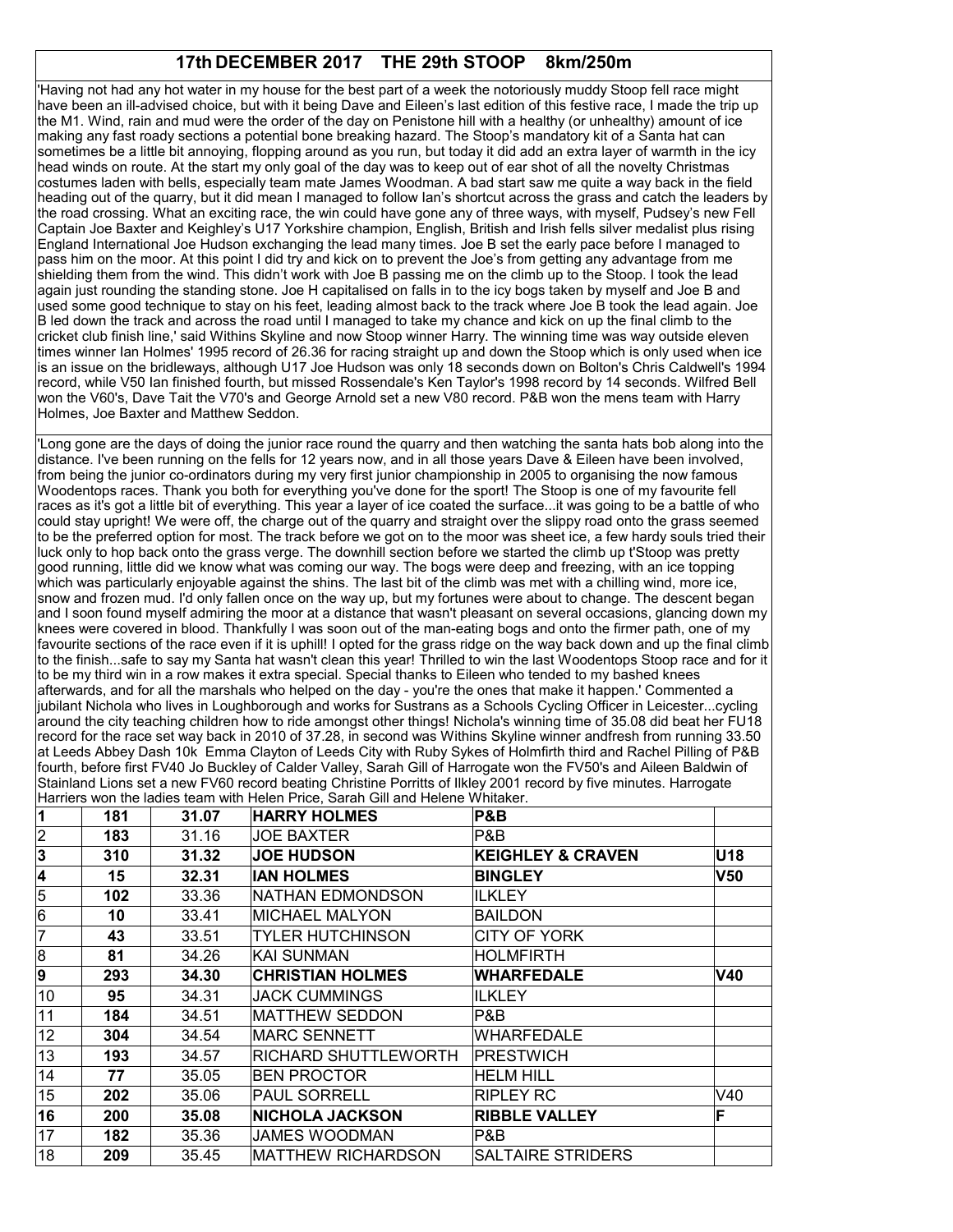| 19 | 44                      | 36.05 | <b>DAVID BAGOT</b>          | <b>CLAYTON LE MOORS</b>       |                 |
|----|-------------------------|-------|-----------------------------|-------------------------------|-----------------|
| 20 | 185                     | 36.27 | NEIL ARMITAGE               | P&B                           | V40             |
| 21 | 100                     | 36.47 | <b>MARTIN ARCHER</b>        | <b>ILKLEY</b>                 |                 |
| 22 | 307                     | 37.00 | <b>ROB FURNESS</b>          | <b>WHARFEDALE</b>             |                 |
| 23 | 80                      | 37.07 | <b>FIONN KERRY</b>          | <b>HOLMFIRTH</b>              | U18             |
| 24 | 141                     | 37.12 | <b>JAMES WHARBURTON</b>     | <b>KNARESBOROUGH STRIDERS</b> |                 |
| 25 | 39                      | 37.20 | <b>DARREN FISHWICK</b>      | <b>CHORLEY</b>                | V40             |
| 26 | 145                     | 37.28 | <b>EMMA CLAYTON</b>         | <b>LEEDS CITY</b>             | F               |
| 27 | 89                      | 37.32 | TOM THOMAS                  | <b>HYDE PARK</b>              |                 |
| 28 | 134                     | 37.50 | <b>JACK HIPKISS</b>         | <b>KIRKSTALL</b>              |                 |
| 29 | 299                     | 37.54 | <b>JASON HEMSLEY</b>        | <b>WHARFEDALE</b>             | V40             |
| 30 | 290                     | 38.07 | <b>SIMON VALLANCE</b>       | <b>VALLEY STRIDERS</b>        | V <sub>50</sub> |
| 31 | 286                     | 38.09 | <b>MICK LOFTUS</b>          | <b>VALLEY STRIDERS</b>        | V50             |
| 32 | $\overline{7}$          | 38.14 | <b>JEFF SINGLETON</b>       | <b>BAILDON</b>                |                 |
| 33 | 165                     | 38.21 | TIM BROOK                   | <b>NORTHOWRAM PUMAS</b>       |                 |
| 34 | 111                     | 38.25 | <b>BEN TIMBERS</b>          | <b>KEIGHLEY &amp; CRAVEN</b>  | V40             |
| 35 | 296                     | 38.29 | <b>DAVE McGUIRE</b>         | <b>WHARFEDALE</b>             | V40             |
| 36 | 14                      | 38.32 | <b>IAN FERGUSON</b>         | <b>BINGLEY</b>                | V50             |
| 37 | 270                     | 38.34 | <b>ROBIN BRADBURY</b>       | UA                            | V40             |
| 38 | 158                     | 38.39 | <b>IAN FURLONG</b>          | <b>NORTH LEEDS FR</b>         |                 |
| 39 | $\overline{\mathbf{4}}$ | 38.41 | <b>GARETH HOLME</b>         | <b>BAILDON</b>                |                 |
| 40 | 129                     | 38.46 | <b>SHAUN WILKINSON</b>      | <b>KEIGHLEY &amp; CRAVEN</b>  | V50             |
| 41 | 82                      | 38.48 | <b>RUBY SYKES</b>           | <b>HOLMFIRTH</b>              | F               |
| 42 | 41                      | 38.49 | <b>JAMES TUCKER</b>         | <b>CITY OF YORK</b>           | U18             |
| 43 | 288                     | 38.51 | <b>RONAN LOFTUS</b>         | <b>VALLEY STRIDERS</b>        |                 |
| 44 | 236                     | 38.52 | <b>DAVID FORT</b>           | TRAWDEN AC                    | V40             |
| 45 | 35                      | 38.55 | <b>STEVE SMITHIES</b>       | <b>CALDER VALLEY</b>          | V50             |
| 46 | 179                     | 39.04 | <b>COLIN WALKER</b>         | P&B                           | V40             |
| 47 | 245                     | 39.09 | <b>CHRIS SWINSON</b>        | UA                            |                 |
| 48 | 84                      | 39.11 | <b>DAVE MILLIKEN</b>        | <b>HORWICH RMI</b>            | V50             |
| 49 | 180                     | 39.11 | <b>GRAHAM PILLING</b>       | P&B                           |                 |
| 50 | 57                      | 39.15 | <b>PATRICK WARDLE</b>       | <b>FELLANDALE</b>             |                 |
| 51 | 126                     | 39.19 | <b>RICK HARWOOD</b>         | <b>KEIGHLEY &amp; CRAVEN</b>  | V40             |
| 52 | 187                     | 39.22 | <b>RACHEL PILLING</b>       | <b>P&amp;B</b>                | F               |
| 53 | 144                     | 39.57 | <b>TOM PRATT</b>            | LEEDS BRAD TRI                |                 |
| 54 | 118                     | 40.04 | <b>IAN WILLIS</b>           | <b>KEIGHLEY &amp; CRAVEN</b>  | V40             |
| 55 | 34                      | 40.09 | PAUL HAIGH                  | <b>CALDER VALLEY</b>          | V40             |
| 56 | 199                     | 40.14 | <b>BEN CLARE</b>            | QUEENSBURY                    |                 |
| 57 | 250                     | 40.17 | <b>DANNY THOMPSON</b>       | UA                            |                 |
| 58 | 85                      | 40.20 | NEIL HOLDING                | <b>HORWICH RMI</b>            | V50             |
| 59 | 130                     | 40.22 | <b>STUART WALTON</b>        | <b>KEIGHLEY &amp; CRAVEN</b>  | V40             |
| 60 | 30                      | 40.26 | <b>JO BUCKLEY</b>           | <b>CALDER VALLEY</b>          | <b>FV40</b>     |
| 61 | 235                     | 40.28 | <b>CRAIG STOROZUK</b>       | TRAWDEN AC                    |                 |
| 62 | 124                     | 40.33 | PETE LLOYD                  | <b>KEIGHLEY &amp; CRAVEN</b>  |                 |
| 63 | 237                     | 40.38 | <b>JAMIE McILVENNY</b>      | TRAWDEN AC                    |                 |
| 64 | 38                      | 40.41 | <b>CARLOS BEDSON</b>        | CHESHIRE HR                   | V40             |
| 65 | 306                     | 40.43 | PETE DIMITRIJEVIC           | <b>WHARFEDALE</b>             | V40             |
| 66 | 127                     | 40.44 | <b>RUSSELL AYDON-BUTLER</b> | <b>KEIGHLEY &amp; CRAVEN</b>  | V40             |
| 67 | 104                     | 40.45 | <b>RICHARD JOEL</b>         | <b>ILKLEY</b>                 | V40             |
| 68 | 3                       | 40.51 | <b>CRAIG BLACKWELL</b>      | <b>BAILDON</b>                | V40             |
| 69 | 257                     | 40.56 | JONATHAN WHITAKER           | UA                            | V50             |
| 70 | 78                      | 40.58 | <b>MAURICE O'BRIEN</b>      | <b>HOLCOMBE</b>               | V40             |
| 71 | 223                     | 41.02 | <b>IAN SUTCLIFFE</b>        | <b>STADIUM R</b>              | V40             |
| 72 | 31                      | 41.08 | <b>LINDSEY OLDFIELD</b>     | <b>CALDER VALLEY</b>          | F               |
| 73 | 205                     | 41.11 | <b>MICHAEL TOMAN</b>        | <b>ROSSENDALE</b>             | V50             |
| 74 | 66                      | 41.22 | <b>STEVE SLADDIN</b>        | <b>HALIFAX</b>                |                 |
|    |                         |       |                             |                               |                 |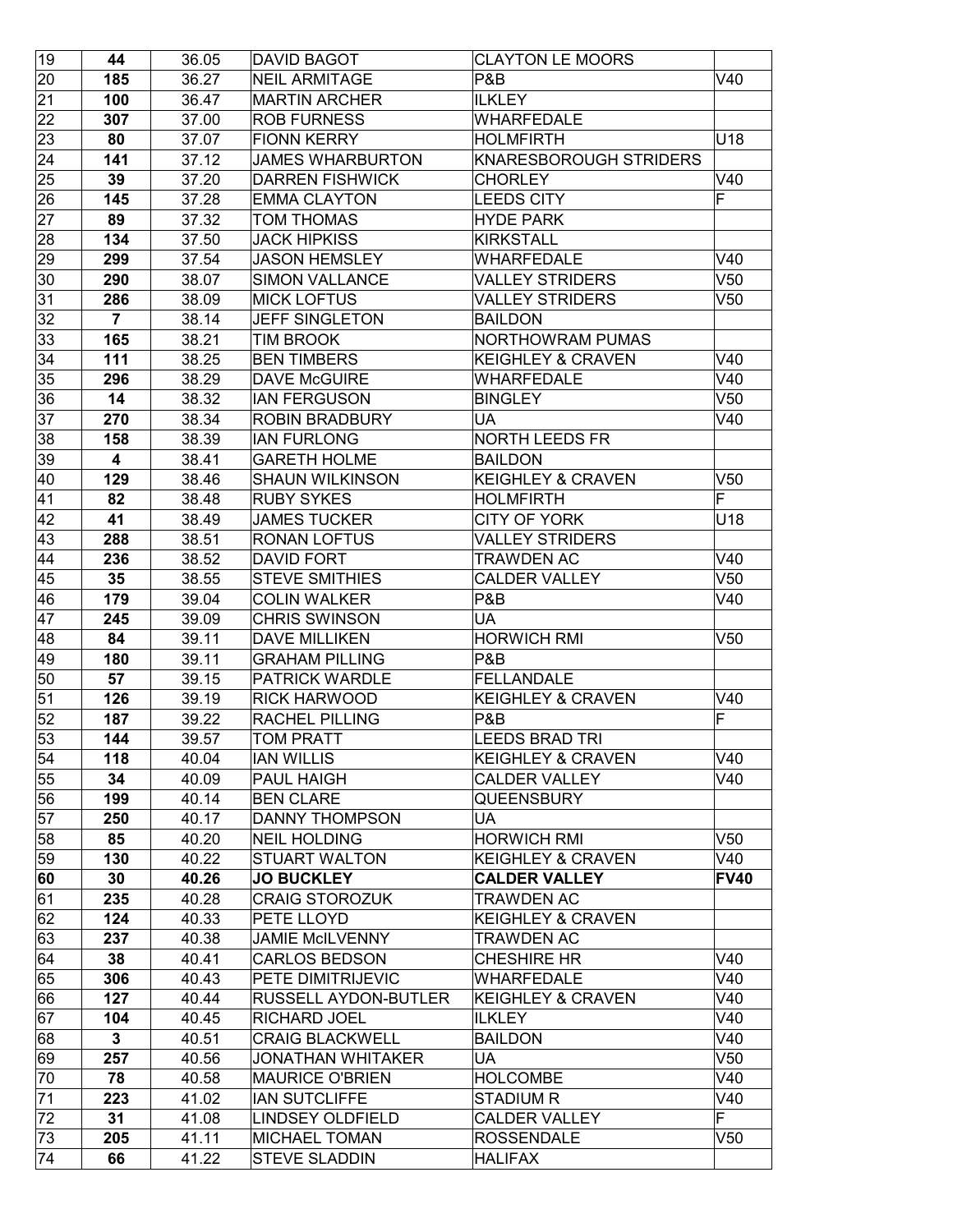| 76<br>219<br>41.31<br><b>NICK ODDY</b><br><b>SKIPTON AC</b><br>77<br>201<br>41.34<br><b>MATT JACKSON</b><br><b>RIPLEY RC</b><br>78<br>261<br>41.41<br><b>MATTY BARNES</b><br>UA<br>79<br>232<br>41.46<br><b>KEITH ALGER</b><br>TODMORDEN | V40<br>V50              |
|------------------------------------------------------------------------------------------------------------------------------------------------------------------------------------------------------------------------------------------|-------------------------|
|                                                                                                                                                                                                                                          |                         |
|                                                                                                                                                                                                                                          |                         |
|                                                                                                                                                                                                                                          |                         |
|                                                                                                                                                                                                                                          |                         |
| 80<br>27<br><b>CALDER VALLEY</b><br>41.49<br><b>CALVIN FERGUSON</b>                                                                                                                                                                      |                         |
| 81<br>177<br>41.54<br><b>BOFF WHALLEY</b><br>P&B                                                                                                                                                                                         | V <sub>50</sub>         |
| 82<br>157<br>41.57<br><b>DOM NURSE</b><br>NORTH LEEDS FR                                                                                                                                                                                 | V40                     |
| 83<br>119<br>41.58<br><b>JACK WALTON</b><br><b>KEIGHLEY &amp; CRAVEN</b>                                                                                                                                                                 | U18                     |
| 83<br>LIO ACHARD<br><b>HORSFORTH</b><br>84<br>41.59                                                                                                                                                                                      | V40                     |
| 85<br>190<br>42.02<br><b>COLIN SHUTTLEWORTH</b><br><b>PRESTON</b>                                                                                                                                                                        | V50                     |
| 86<br>42.17<br><b>COLIN MOSES</b><br>295<br>WHARFEDALE                                                                                                                                                                                   | V <sub>50</sub>         |
| 87<br>UA<br>249<br>42.24<br><b>CRAIG NEVILLE</b>                                                                                                                                                                                         | V40                     |
| 88<br>189<br><b>JOHN TOMLINSON</b><br>PENISTONE FR<br>42.24                                                                                                                                                                              | V40                     |
| 89<br>93<br><b>COLIN WILLIAMS</b><br>42.27<br><b>ILKLEY</b>                                                                                                                                                                              | V50                     |
| 90<br>309<br><b>PAULINE MUNRO</b><br><b>ILKLEY</b><br>42.30                                                                                                                                                                              | <b>FV40</b>             |
| 91<br>208<br><b>MATTHEW BLAKELEY</b><br><b>ROUNDHAY</b><br>42.38                                                                                                                                                                         | V40                     |
| 92<br>86<br>42.42<br><b>WILFRED BELL</b><br><b>HOWGILL</b>                                                                                                                                                                               | <b>V60</b>              |
| 93<br>175<br>42.55<br><b>VICTORIA STAINBURN</b><br><b>OTLEY</b>                                                                                                                                                                          | F                       |
| 94<br><b>BELINDA BAQUERO</b><br><b>P&amp;B</b><br>176<br>43.05                                                                                                                                                                           | F                       |
| 95<br>163<br>43.11<br><b>TIMOTHY JACOBS</b><br>NORTH LEEDS FR                                                                                                                                                                            | V40                     |
| 96<br>268<br>43.15<br><b>ROB GROVES</b><br>UA                                                                                                                                                                                            |                         |
| 97<br>99<br>43.19<br><b>MALCOLM PICKERING</b><br><b>ILKLEY</b>                                                                                                                                                                           | V60                     |
| 98<br>128<br>43.29<br><b>SEAN TROTH</b><br><b>KEIGHLEY &amp; CRAVEN</b>                                                                                                                                                                  |                         |
| 99<br>170<br>43.38<br><b>CHRIS STACEY</b><br><b>OTLEY</b>                                                                                                                                                                                | V40                     |
| <b>NEIL WALLACE</b><br>P&B<br>100<br>186<br>43.43                                                                                                                                                                                        | V40                     |
| 101<br>210<br>43.46<br><b>RICHARD STONE</b><br>SALTAIRE STRIDERS                                                                                                                                                                         | V50                     |
| 102<br>253<br>43.58<br><b>HARVEY LEAH-SMITH</b><br>UA                                                                                                                                                                                    | U18                     |
| 103<br>122<br><b>MATT HOUSE</b><br><b>KEIGHLEY &amp; CRAVEN</b><br>44.01                                                                                                                                                                 | V40                     |
| 104<br>260<br>44.04<br><b>MARK WEBB</b><br>UA                                                                                                                                                                                            | V50                     |
| 105<br>42<br><b>PATRICK HINMAN</b><br>CITY OF YORK<br>44.06                                                                                                                                                                              |                         |
| 106<br>26<br>44.10<br><b>STEVEN BOOCOCK</b><br><b>BRAMLEY BREEZERS</b>                                                                                                                                                                   | V50                     |
| 107<br>58<br>44.20<br>PAUL HEELEY<br><b>FELLANDALE</b>                                                                                                                                                                                   | V40                     |
| 108<br>73<br>44.22<br><b>RICHARD WILLIS</b><br><b>HARROGATE</b>                                                                                                                                                                          | V40                     |
| 109<br><b>HARROGATE</b><br>69<br>44.26<br><b>HELEN PRICE</b>                                                                                                                                                                             | FV40                    |
| 110<br>44.31<br><b>SARAH GILL</b><br>74<br><b>HARROGATE</b>                                                                                                                                                                              | <b>FV50</b>             |
| 111<br>239<br>44.43<br><b>ANDREW DALTON</b><br>UA                                                                                                                                                                                        | V40                     |
| 112<br>45.02<br><b>JAYNE BUTTERWORTH</b><br><b>SKIPTON AC</b><br>215                                                                                                                                                                     | <b>FV50</b>             |
| 113<br><b>SEAN HARRISON</b><br><b>OAKWELL</b><br>168<br>45.13                                                                                                                                                                            | V40                     |
| 114<br>172<br>45.15<br><b>LAURA McCABE</b><br><b>OTLEY</b>                                                                                                                                                                               | $\overline{\mathsf{F}}$ |
| 115<br>LOUISE WILLIAMS<br>173<br>45.16<br>OTLEY                                                                                                                                                                                          | <b>FV40</b>             |
| 116<br>45.32<br>300<br><b>JEAN POWELL</b><br>WHARFEDALE                                                                                                                                                                                  | <b>FV50</b>             |
| 117<br>70<br>45.38<br><b>HELENE WHITAKER</b><br><b>HARROGATE</b>                                                                                                                                                                         | <b>FV50</b>             |
| 118<br><b>VALLEY STRIDERS</b><br>281<br>45.44<br>AMANDA SEIMS                                                                                                                                                                            | F                       |
| 119<br>301<br>46.12<br><b>JOHN EGAN</b><br><b>WHARFEDALE</b>                                                                                                                                                                             | V40                     |
| 120<br>46.16<br><b>MARK WHITAKER</b><br><b>TODMORDEN</b><br>233                                                                                                                                                                          | V50                     |
| 121<br>46.19<br>174<br><b>SHARRON SMITH</b><br>OTLEY                                                                                                                                                                                     | <b>FV40</b>             |
| 122<br>147<br><b>COLIN FEATHER</b><br>46.27<br>MARSH                                                                                                                                                                                     | V60                     |
| 123<br>101<br>46.28<br><b>MARY GIBBONS</b><br><b>ILKLEY</b>                                                                                                                                                                              | F                       |
| 124<br>72<br>46.49<br><b>MARTYN PRICE</b><br><b>HARROGATE</b>                                                                                                                                                                            | V50                     |
| 125<br>308<br>46.52<br><b>TONY SHEPHERD</b><br>WHARFEDALE                                                                                                                                                                                | V50                     |
| 126<br>273<br>47.04<br><b>SARAH HAINES</b><br>UA                                                                                                                                                                                         | <b>FV50</b>             |
| 127<br>47.09<br><b>BOB BEATTIE</b><br>MARSH<br>146                                                                                                                                                                                       | V50                     |
| 128<br>153<br>47.13<br><b>KEVIN NICHOLAS</b><br><b>NIDD VALLEY</b>                                                                                                                                                                       | V50                     |
| 129<br>254<br>47.15<br><b>JANE HODKINSON</b><br>UA                                                                                                                                                                                       | <b>FV50</b>             |
| 130<br><b>ROBIN CULSHAW</b><br>88<br>47.16<br><b>HYDE PARK</b>                                                                                                                                                                           | F                       |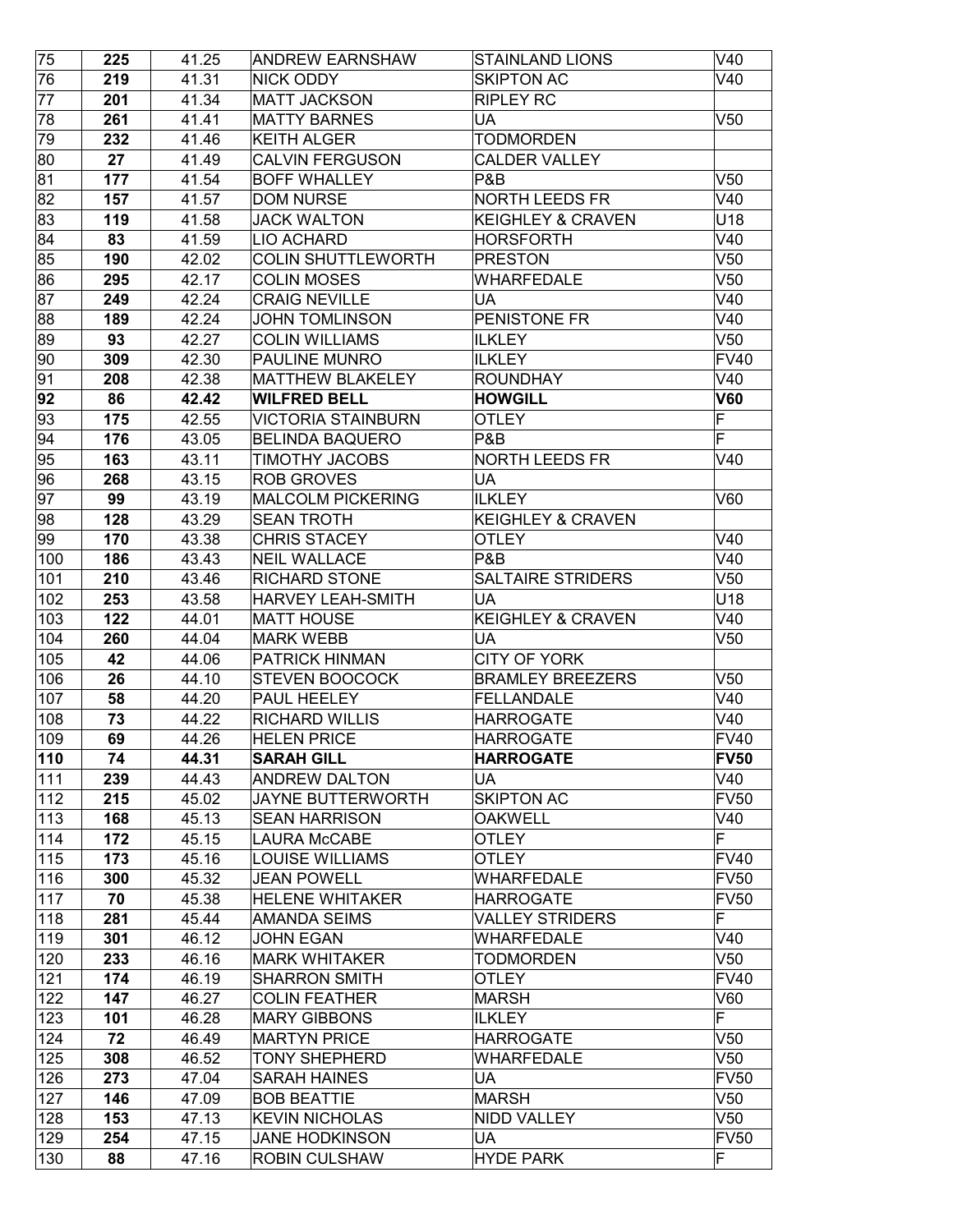| 131        | 241            | 47.17 | <b>ASHLEY WILLIS</b>                          | UA                           | V40                |
|------------|----------------|-------|-----------------------------------------------|------------------------------|--------------------|
| 132        | 305            | 47.17 | <b>CORIN WILLIS</b>                           | <b>UA</b>                    | V40                |
| 133        | 90             | 47.17 | <b>ALISON WESTON</b>                          | <b>ILKLEY</b>                | <b>FV50</b>        |
| 134        | 113            | 47.27 | <b>CHRIS WHITTEL</b>                          | <b>KEIGHLEY &amp; CRAVEN</b> | V50                |
| 135        | 16             | 47.33 | <b>JOHN LYNCH</b>                             | <b>BINGLEY</b>               | V <sub>50</sub>    |
| 136        | 298            | 47.35 | <b>IAN PAGE</b>                               | WHARFEDALE                   | V50                |
| 137        | 164            | 47.37 | <b>ALLY CANNING</b>                           | <b>NORTHOWRAM PUMAS</b>      | F                  |
| 138        | 75             | 47.39 | <b>SIMON CHILDS</b>                           | <b>HARROGATE</b>             | V50                |
| 139        | 280            | 47.50 | <b>AILEEN LOFTUS</b>                          | <b>VALLEY STRIDERS</b>       | F                  |
| 140        | 117            | 48.10 | <b>IAN RODGERS</b>                            | <b>KEIGHLEY &amp; CRAVEN</b> | V40                |
| 141        | 24             | 48.24 | <b>JOHN ORRELL</b>                            | <b>BLACKBURN</b>             | V50                |
| 142        | 49             | 48.28 | <b>FREYA REYNOLDS</b>                         | <b>CRAVEN ENERGY</b>         | F                  |
| 143        | 285            | 48.35 | <b>MATTHEW ALLEN</b>                          | <b>VALLEY STRIDERS</b>       | V40                |
| 144        | 178            | 48.39 | <b>CAROLINE HARDING</b>                       | P&B                          | <b>FV40</b>        |
| 145        | 256            | 48.45 | <b>JOHN COATES</b>                            | UA                           | V50                |
| 146        | 218            | 48.49 | <b>MICHAEL McINNES</b>                        | <b>SKIPTON AC</b>            | V40                |
| 147        | 226            | 48.55 | <b>HELEN HUDSON</b>                           | <b>STAINLAND LIONS</b>       | <b>FV50</b>        |
| 148        | 217            | 48.57 | <b>MELANIE STEVENSON</b>                      | <b>SKIPTON AC</b>            | F                  |
| 149        | 211            | 48.59 | <b>SIMON FURLONG</b>                          | <b>SALTAIRE STRIDERS</b>     |                    |
| 150        | 302            | 49.08 | <b>JOHN THOMPSON</b>                          | <b>WHARFEDALE</b>            | V60                |
| 151        | 94             | 49.15 | <b>GEOFFREY WHITE</b>                         | <b>ILKLEY</b>                |                    |
| 152        | $5\phantom{1}$ | 49.41 | <b>GED FUTTER</b>                             | <b>BAILDON</b>               | V40                |
| 153        | 152            | 49.44 | <b>JONATHAN EASTON</b>                        | <b>NIDD VALLEY</b>           |                    |
| 154        | 107            | 49.48 | <b>STEVE WESTON</b>                           | <b>ILKLEY</b>                | V40                |
| 155        | 220            | 49.49 | <b>SUE MARSHALL</b>                           | <b>SKIPTON AC</b>            | <b>FV50</b>        |
| 156        | 29             | 49.55 | <b>JEREMY WILKINSON</b>                       | <b>CALDER VALLEY</b>         | V40                |
| 157        | 17             | 49.58 | <b>JOHN MERRICK</b>                           | <b>BINGLEY</b>               | V50                |
| 158        | 244            | 50.03 | <b>CHARLOTTE HARDEN</b>                       | UA                           | <b>FV40</b>        |
|            |                |       |                                               |                              |                    |
| 159        | 224            | 50.05 | <b>AILEEN BALDWIN</b>                         | <b>STAINLAND LIONS</b>       | <b>FV60</b>        |
| 160        | 294            | 50.18 | <b>CHRISTINE WHITAKER</b>                     | WHARFEDALE                   | <b>FV50</b>        |
| 161        | 230            | 50.20 | <b>JANE LEONARD</b>                           | <b>TODMORDEN</b>             | <b>FV60</b>        |
| 162        | 311            | 50.23 | <b>SHARON HUDSON</b>                          | <b>KEIGHLEY 7 CRAVEN</b>     | <b>FV40</b>        |
| 163        | 188            | 50.25 | <b>STEPH WILSON</b>                           | P&B                          | F                  |
| 164        | 169            | 50.32 | <b>ANDREW WEBSTER</b>                         | OTLEY                        | V40                |
| 165        | 133            | 50.41 | <b>GARY CARLISLE</b>                          | <b>KIRKSTALL</b>             | V50                |
| 166        | 19             | 50.51 | PETER STONE                                   | <b>BINGLEY</b>               | V40                |
| 167        | 50             | 50.57 | <b>MARGARET JAGAN</b>                         | <b>CRAVEN ENERGY</b>         | <b>FV60</b>        |
| 168        | 68             | 51.01 | <b>CAROLINE OLDFIELD</b>                      | <b>HARROGATE</b>             | <b>FU18</b>        |
| 169        | 23             | 51.14 | <b>VICTORIA MERRICK</b>                       | <b>BINGLEY</b>               | F                  |
| 170        | 12             | 51.36 | <b>ROB MYERS</b>                              | <b>BAILDON</b>               | V60                |
| 171        | 52             | 51.38 | <b>DAVE TAIT</b>                              | <b>DARK PEAK FR</b>          | <b>V70</b>         |
| 172        | 61             | 51.44 | <b>ANDY MONK</b>                              | <b>FRA</b>                   | V60                |
| 173        | 149            | 51.54 | ROBERT BANCROFT                               | <b>MARSH</b>                 | V50                |
| 174        | 166            | 51.55 | <b>VICTORIA OWEN</b>                          | NORTHOWRAM PUMAS             | F                  |
| 175        | 227            | 51.57 | <b>CLAIRE ALGER</b>                           | <b>TODMORDEN</b>             | F                  |
| 176        | 109            | 52.12 | <b>ALAN TURNER</b>                            | <b>KEIGHLEY &amp; CRAVEN</b> | V50                |
| 177        | 6              | 52.22 | <b>IAN HARTMAN</b>                            | <b>BAILDON</b>               | V60                |
| 178        | 137            | 52.36 | <b>NIAMH JACKSON</b>                          | <b>KIRKSTALL</b>             | F                  |
| 179        | 251            | 52.46 | <b>GILES CASSON</b>                           | UA                           |                    |
| 180        | 20             | 52.48 | <b>RHYS NORTH</b>                             | <b>BINGLEY</b>               | V50                |
| 181        | 63             | 52.51 | <b>TIM WHITCOMBE</b>                          | FRA                          | V50                |
| 182        | 154            | 53.02 | <b>ANDREW BYROM</b>                           | NORTH LEEDS FR               | V50                |
| 183        | 36             | 53.48 | LIGA MAGDALENOKA-KEEN                         | <b>CHAPEL ALLERTON</b>       | <b>FV40</b>        |
| 184        | 37             | 53.51 | <b>NICK KEEN</b>                              | <b>CHAPEL ALLERTON</b>       |                    |
| 185<br>186 | $\mathbf{2}$   | 53.52 | <b>RICHARD HOBSON</b><br><b>CLAIRE TUCKER</b> | ABBEY<br>UA                  | V50<br><b>FV40</b> |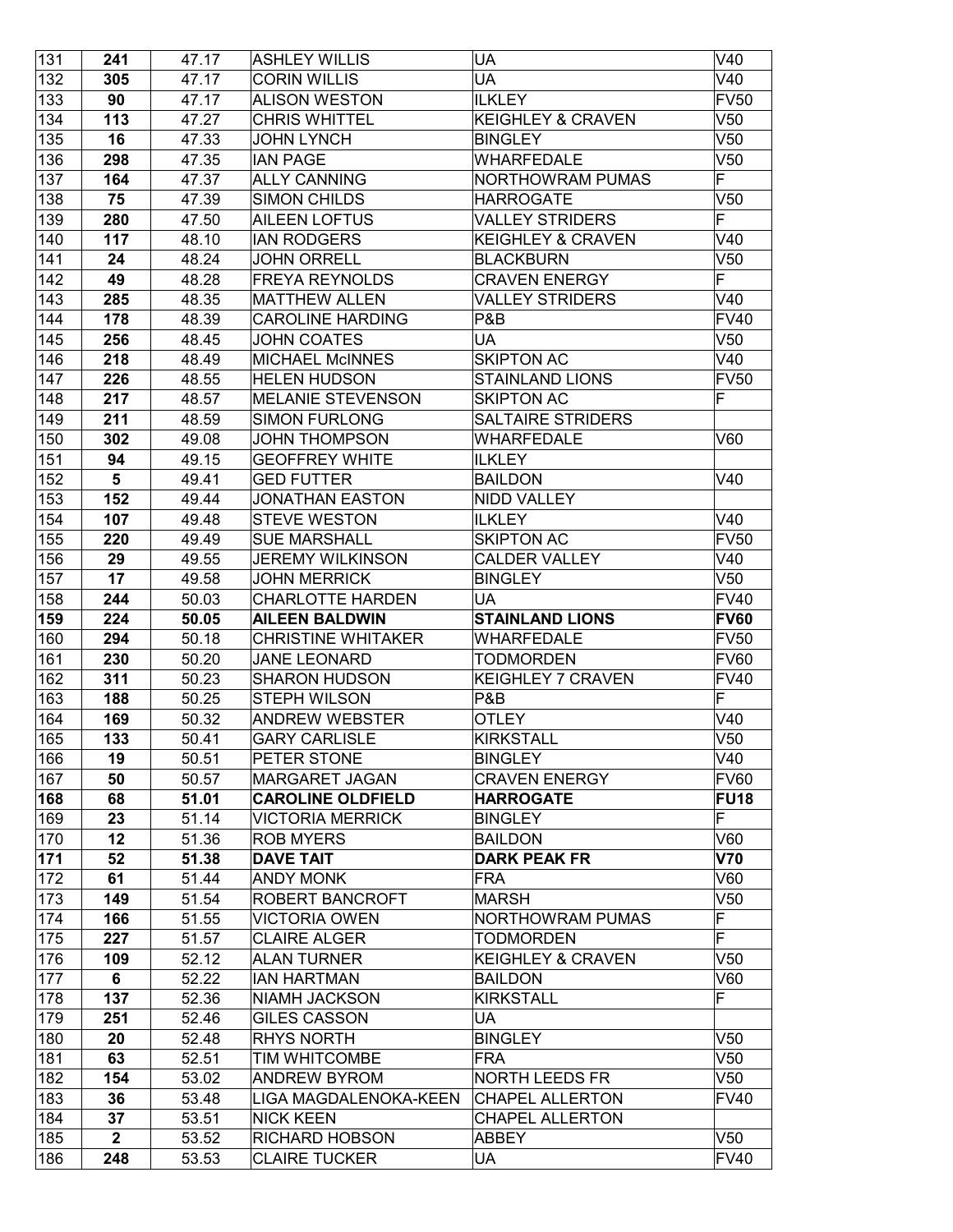| 187 | 53  | 53.55 | <b>CARL PRENDERGAST</b>  | FELLANDALE                   | V70         |
|-----|-----|-------|--------------------------|------------------------------|-------------|
| 188 | 114 | 53.57 | <b>DIANA STEEL</b>       | <b>KEIGHLEY &amp; CRAVEN</b> | <b>FV40</b> |
| 189 | 276 | 54.07 | <b>SUSAN BROWN</b>       | UA                           | <b>FV40</b> |
| 190 | 55  | 54.18 | <b>GARY BURNS</b>        | FELLANDALE                   | V50         |
| 191 | 263 | 54.20 | <b>MICHAEL LYON</b>      | UA                           | V50         |
| 192 | 136 | 54.24 | LOUISE O'BRIEN           | <b>KIRKSTALL</b>             | <b>FV40</b> |
| 193 | 240 | 54.45 | <b>ARTHUR TIMMINS</b>    | UA                           |             |
| 194 | 125 | 54.46 | RICHARD HINDLE           | <b>KEIGHLEY &amp; CRAVEN</b> | V60         |
| 195 | 64  | 54.58 | <b>HAZEL BERRETT</b>     | <b>HALIFAX</b>               | <b>FV50</b> |
| 196 | 283 | 55.02 | <b>BETHANY LOVELL</b>    | <b>VALLEY STRIDERS</b>       | F           |
| 197 | 162 | 55.59 | ROSE GEORGE              | <b>NORTH LEEDS FR</b>        | <b>FV40</b> |
| 198 | 222 | 56.15 | <b>TAO LIU</b>           | <b>ST.THERESA</b>            | <b>FV40</b> |
| 199 | 131 | 56.48 | <b>TRACY BAILEY</b>      | <b>KEIGHLEY &amp; CRAVEN</b> | <b>FV40</b> |
| 200 | 161 | 56.54 | <b>MEG GALSWORTHY</b>    | NORTH LEEDS FR               | F           |
| 201 | 8   | 57.06 | JULIE POTTER             | <b>BAILDON</b>               | FV40        |
| 202 | 289 | 57.11 | <b>SARAH SMITH</b>       | <b>VALLEY STRIDERS</b>       | <b>FV50</b> |
| 203 | 203 | 57.28 | <b>ANDREW BIDDLE</b>     | <b>ROSSENDALE</b>            | V60         |
| 204 | 79  | 57.43 | <b>BILL HUNTER</b>       | <b>HOLMFIRTH</b>             | V70         |
| 205 | 60  | 58.06 | <b>TANYA SHEPHERD</b>    | <b>FELLANDALE</b>            | F           |
| 206 | 242 | 58.31 | <b>BEE EVANS</b>         | UA                           | F           |
| 207 | 207 | 59.09 | <b>ALYSON BLAKELEY</b>   | <b>ROUNDHAY</b>              | <b>FV40</b> |
| 208 | 65  | 59.30 | <b>SARAH SLADDIN</b>     | <b>HALIFAX</b>               | F           |
| 209 | 91  | 59.44 | AMANDA NEWMAN            | <b>ILKLEY</b>                | <b>FV50</b> |
| 210 | 151 | 59.47 | <b>DAVE SEAMAN</b>       | <b>NIDD VALLEY</b>           | V70         |
| 211 | 213 | 60.11 | <b>STEPHEN BLAND</b>     | SAM'S CAKE BARN UK           | V40         |
| 212 | 206 | 60.36 | <b>SARAH WAITE</b>       | <b>ROTHWELL</b>              | F           |
| 213 | 159 | 60.49 | <b>JENNY COOPER</b>      | <b>NORTH LEEDS FR</b>        | <b>FV40</b> |
| 214 | 212 | 60.56 | PAUL MOZ MORRIS          | <b>SAM'S CAKE BARN UK</b>    | V50         |
| 215 | 247 | 61.17 | <b>CLAIRE ADAMS</b>      | UA                           | <b>FV40</b> |
| 216 | 197 | 61.19 | <b>LINDA BULLOCK</b>     | <b>PUDSEY PACERS</b>         | <b>FV40</b> |
| 217 | 198 | 61.21 | <b>MARTIN BULLOCK</b>    | <b>PUDSEY PACERS</b>         | V50         |
| 218 | 259 | 61.24 | <b>KATHRYN JACOBS</b>    | UA                           | <b>FV40</b> |
| 219 | 116 | 61.39 | <b>DONNA CHESTER</b>     | <b>KEIGHLEY &amp; CRAVEN</b> | <b>FV40</b> |
| 220 | 272 | 61.46 | <b>SAMANTHA REEDAY</b>   | UA                           | <b>FV40</b> |
| 221 | 297 | 62.32 | <b>GEOFF THOMPSON</b>    | WHARFEDALE                   | V50         |
| 222 | 194 | 62.43 | <b>ANDREW ALLAN</b>      | <b>PUDSEY PACERS</b>         | V40         |
| 223 | 238 | 63.34 | <b>ABIGAIL SCHOFIELD</b> | UA                           | F           |
| 224 | 279 | 63.35 | <b>WENDY BURROW</b>      | UA                           | F           |
| 225 | 252 | 63.55 | <b>GILLIAN CASSON</b>    | UA                           | F           |
| 226 | 140 | 64.33 | <b>VICKI HIPKISS</b>     | <b>KIRKSTALL</b>             | <b>FV50</b> |
| 227 | 76  | 66.08 | <b>SUE MOUL</b>          | <b>HARROGATE</b>             | <b>FV50</b> |
| 228 | 139 | 66.10 | <b>SEAN O'HALLORAN</b>   | <b>KIRKSTALL</b>             |             |
| 229 | 71  | 66.10 | <b>JODIE PEARY</b>       | <b>HARROGATE</b>             | F           |
| 230 | 54  | 66.45 | <b>DEBI NICHOLSON</b>    | <b>FELLANDALE</b>            | <b>FV40</b> |
| 231 | 228 | 67.22 | <b>EMILY ANNISON</b>     | <b>TODMORDEN</b>             | F           |
| 232 | 204 | 67.40 | <b>HILARY FARREN</b>     | <b>ROSSENDALE</b>            | <b>FV50</b> |
| 233 | 115 | 68.26 | <b>DIANE McDONALD</b>    | <b>KEIGHLEY &amp; CRAVEN</b> | <b>FV40</b> |
| 234 | 121 | 68.27 | <b>JENNIFER STELL</b>    | <b>KEIGHLEY &amp; CRAVEN</b> | <b>FV50</b> |
| 235 | 92  | 68.38 | <b>ANNA PICKERING</b>    | <b>ILKLEY</b>                | F           |
| 236 | 287 | 69.23 | RICHARD CLOUGH           | <b>VALLEY STRIDERS</b>       | V40         |
| 237 | 284 | 69.34 | <b>ELAINE CRAIGGS</b>    | VALLEY STRIDERS              | <b>FV40</b> |
| 238 | 258 | 69.39 | KATHERINE ROGERS         | UA                           | <b>FV40</b> |
| 239 | 25  | 70.53 | PHIL MARTIN              | <b>BOWLAND</b>               | V70         |
| 240 | 191 | 71.31 | <b>GEORGE ARNOLD</b>     | <b>PRESTON</b>               | <b>V80</b>  |
| 241 | 46  | 76.40 | <b>ROBERT HIRST</b>      | <b>CLAYTON LE MOORS</b>      | V60         |
| 242 | 278 | 76.44 | <b>VICKI MILLER</b>      | UA                           | F           |